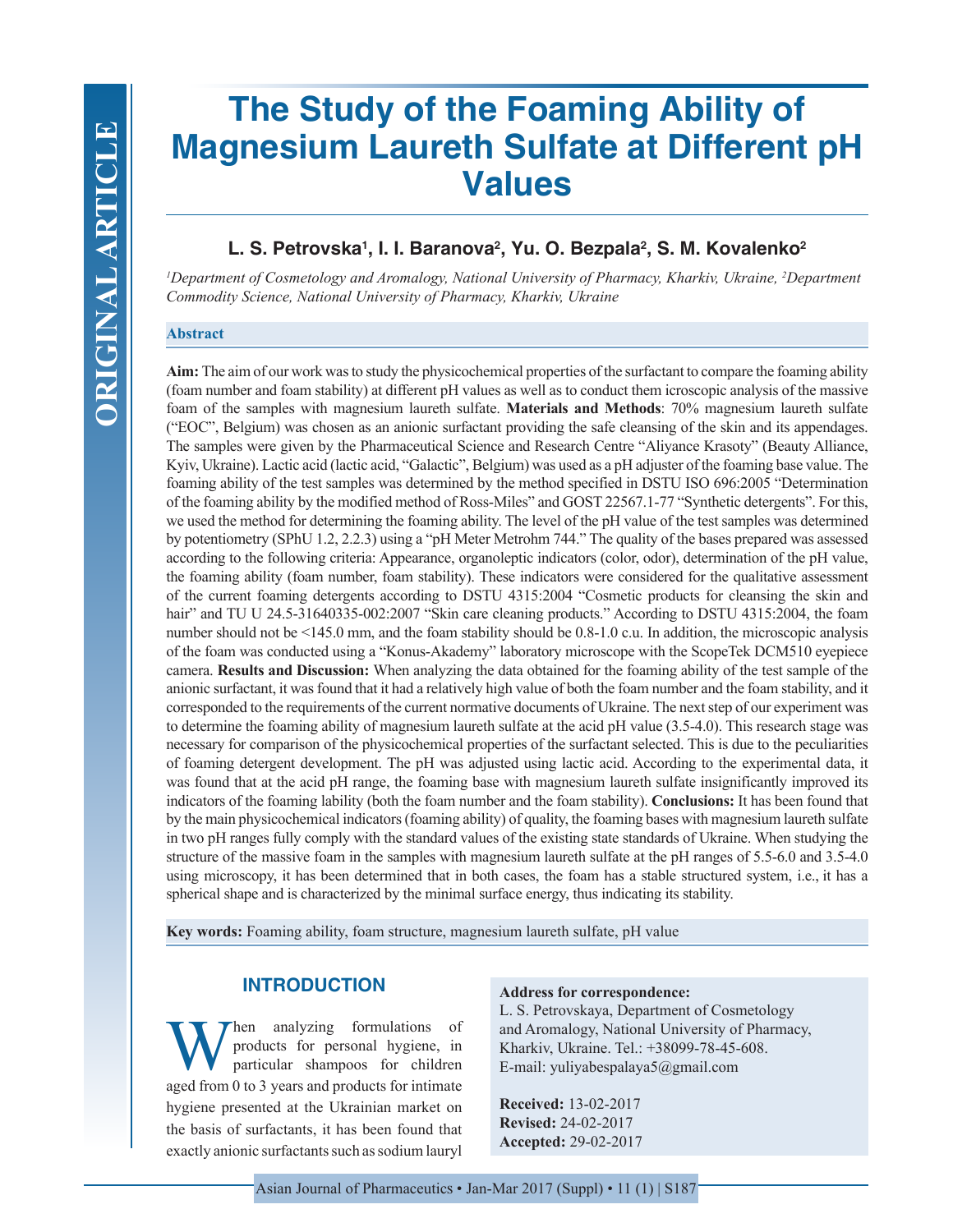sulfate (SLS) or sodium laureth sulfate (SLES), ammonium lauryl sulfate (ALS), or ammonium laureth sulfate (ALES) are the most common in the list of major components among the various market segments (mass market, luxury market, premium market, and professional products).[1-3] As it is known, addition of sulfates in combination with viscosity regulators (solutions of electrolytes, for example, sodium chloride) to the composition of foaming bases is the easiest way to make dense foam, and this is the cheapest method of production. It should be noted that SLS and SLES are used in most foaming detergents of the segments of the luxury and premium market as well as professional products while ALS and ALES are applied in foaming detergents of the mass market segment.[4-7] However, it is known that high concentration of sulfates in foaming detergents can cause irritation of the skin and mucous membranes.

Analyzing the current trend in the production of domestic and foreign foaming detergents of the given market segment, it can be argued that one more representative of anionic surfactants, namely, magnesium laureth sulfate, is also used. In contrast to SLS and SLES, it does not irritate the skin and mucous membranes. By its properties, magnesium laureth sulfate is referred to very mild, however, more expensive surfactants.<sup>[6-8]</sup> It is used as the main surfactant mainly in baby shampoos, shampoos for sensitive skin as well as in products for daily use (in products for intimate hygiene).[9,10]

The main aim of our work was to study the physicochemical properties of the surfactant to compare the foaming ability (foam number and foam stability) at different pH values as well as to conduct the microscopic analysis of the massive foam of the samples with magnesium laureth sulfate.

# **MATERIALS AND METHODS**

About 70 % Magnesium Laureth Sulfate ("EОС", Belgium) was chosen as an anionic surfactant providing the safe cleansing of the skin and its appendages.[11] The samples were given by the Pharmaceutical Science and Research Centre "Aliyance Krasoty" (Beauty Alliance, Kyiv, Ukraine). Lactic acid (Lactic Acid, "Galactic," Belgium) was used as a pH adjuster of the foaming base value. In our opinion, it is the optimal component because it is part of the acid mantle of the skin, moisturizes and improves its condition and the thickness of the epidermis; moreover, it is allowed for use in foaming detergents for children (Regulation [EU] No.1907/2006).

A specific feature of this experiment is the use of water. Since water is the main solvent of the system, which constitutes the greatest part; therefore, the quality of this component is of great importance. In this regard, in "Aliyance Krasoty" company, much attention is paid exactly to preparation and purification of water used in manufacturing the products. Water from artesian wells with the depth of over a 100 m is used at production site. However, the chemical composition of water is very unstable, and the amount of impurities varies depending on season and rainfall. The system of water treatment is designed in such a way that its chemical composition is always the same; it should not contain hydrogen sulfide, which changes the odor of both water itself, and the finished product; it should be free of a great amount of iron ions that can change the color of the final product; it should have a small amount of ions of chlorine, calcium, magnesium since they affect the process of the system thickening. These indicators are very important to control in the process of manufacture. The system of water treatment includes the following stages: Water purification from particulate contamination, iron ions, microbiological contamination, finely dispersed ion cleaning, and the process of the temporary storage of the treated water.

All samples were prepared according to the conventional technology: The required amount of the surfactant was calculated and dissolved in water at the desired temperature (40-45°С). For further studies, 5% aqueous solutions of the surfactant obtained were adjusted to the required temperature (37°С). The time for preparing the samples was from 30 to 60 min. All samples were prepared and calculated with reference to 100% substance.<sup>[12,13]</sup> These studies were carried out at the premises of the Research Laboratory of the Commodity Science Department of the National University of Pharmacy.

The Ross-Miles foam analyzer is the most widely used device for obtaining a foam and the assessment of its stability and volume. It was approved by the American society for testing and materials as a standard device for measuring the foaming ability of soaps and synthetic detergents. The Ross-Miles foam analyzer is suitable both for studies of foam in dilute solutions with low viscosity of the completely soluble surfactants and for measuring stability of the poorly soluble foam. However, it should be noted that the Ross-Miles foam analyzer as well as many other devices allow studying only some of the properties of the foam; at the same time, until today, there is no single method that would be universal and suitable for complete characterization of the properties of the foam. Thus, the foaming ability of the test samples was determined by the method specified in DSTU ISO 696:2005 "Determination of the foaming ability by the modified method of Ross-Miles" and GOST 22567.1-77 "Synthetic detergents."[14] The method to determine the foaming ability. To perform this test, the Ross-Miles foam analyzer, the ultrathermostat UT-15, a stopwatch timer, a rubber squeeze bulb, the analytical balance of the accuracy Class 3 for general purposes, pipettes: 1-2-50, pipettes: 1-2-1-2,[10] flasks: 1-1000-2, measuring glasses: В-1-100 (500) (1000) ТС were used. The water jacket was connected to a thermostat, switched on, and the temperature of the liquid in the water jacket was adjusted to  $37 \pm 2$ °C. Simultaneously, 300 cm<sup>3</sup> of the solution of the surfactant studied was adjusted to the same temperature. Of this amount, 50 cm<sup>3</sup> of the solution was taken and poured down the sides of the graduated cylinder not to form the foam. In 10 min, using a rubber squeeze bulb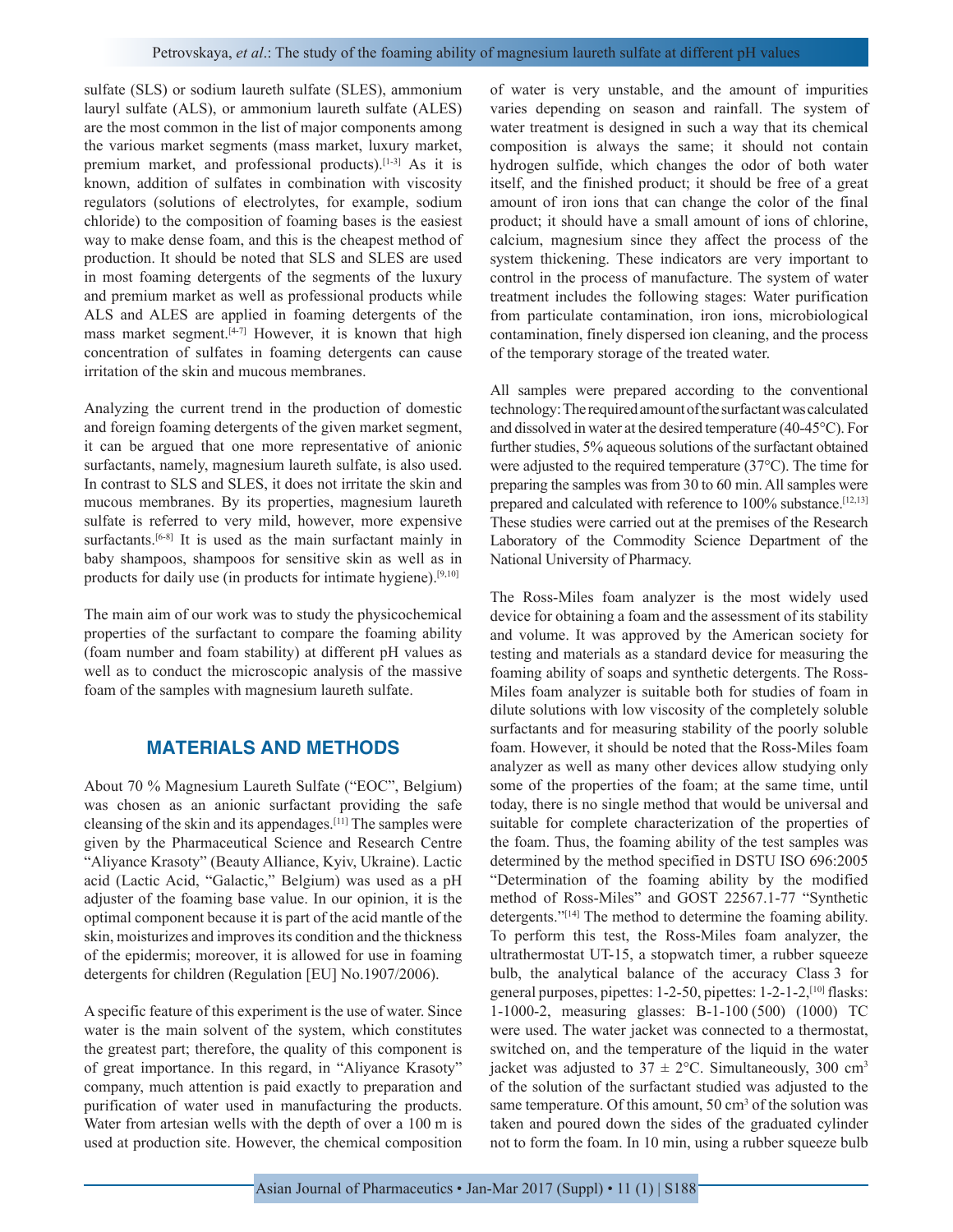#### Petrovskaya, *et al*.: The study of the foaming ability of magnesium laureth sulfate at different рН values

or a pump, the test solution of the surfactant in the volume of 200 cm<sup>3</sup> was introduced into the pipette in such a way that no foam could form. The pipette with the solution was fixed to the stand so that its outlet was at a distance of 900 mm from the level of the liquid in the cylinder, and the flow could get to the center of the liquid. Then, the tap of the pipette was opened. When there was no solution in the pipette, a stopwatch timer was switched on, and the height of the foam column formed (mm) was measured. The measurement was carried out in 30 s. In 5 min, the height of the foam column formed (mm) was measured again.

The level of the pH value of the test samples was determined by potentiometry (SPhU 1.2, 2.2.3) using a "рН Meter Metrohm 744" device (Germany).<sup>[8,15]</sup>

The quality of the bases prepared was assessed according to the following criteria: Appearance, organoleptic indicators (color, odor), determination of the рН value, the foaming ability (foam number, foam stability). These indicators were considered for the qualitative assessment of the current foaming detergents according to DSTU 4315:2004 "Cosmetic products for cleansing the skin and hair" and TU U 24.5- 31640335-002:2007 "Skin care cleaning products."[16,17]

According to DSTU 4315:2004, the foam number should not be <145.0 mm, and the foam stability should be 0.8-1.0 c.u.

In addition, the microscopic analysis of the foam was conducted using a "Konus-Akademy" laboratory microscope with the ScopeTek DCM510 eyepiece camera. For visualization of the images obtained, the ScopePhoto™ software (version 3.0.12.498) was used, it allowed measuring linear dimensions in real time and static image.<sup>[18]</sup>

# **RESULTS AND DISCUSSION**

The first stage of our research was to study the foaming ability of magnesium laureth sulfate at the neutral pH  $(5.5-6.0)$ . According to the data from table, it was determined that the foaming base prepared had the following indicators: It was a homogeneous liquid of a transparent color without impurities and with a characteristic odor of detergents, it corresponded to the requirements of the current normative documents. The results of the study of the test sample are given in Table 1.

When analyzing the data obtained for the foaming ability of the test sample of the anionic surfactant, it was found that it had a relatively high value of both the foam number and the foam stability, and it corresponded to the requirements of the current normative documents of Ukraine.

The next step of our experiment was to determine the foaming ability of magnesium laureth sulfate at the acid рН value (3.5-4.0). This research stage was necessary for comparison of the physicochemical properties of the surfactant selected. This is due to the peculiarities of foaming detergent development. As it is known, most foaming detergents have the neutral рН value (5.5-6.0); however, there are detergents with the acid pH value (e.g. gels for intimate hygiene). The test sample was prepared according to the technology mentioned above. The рН was adjusted using lactic acid. The results of the study of the test sample are given in Table 1.

According to the experimental data, it was found that at the acid рН range, the foaming base with magnesium laureth sulfate insignificantly improved its indicators of the foaming lability (both the foam number and the foam stability). Based on the research data obtained, it can be concluded that it is possible to use magnesium laureth sulfate when developing various foaming detergents at different рН ranges, i.e. the value of the foaming ability at different рН ranges is within the requirements regulated by the current normative documents of Ukraine.

It is commonly known that dense and stable foam is one of the criteria of any foaming detergent.[19,20] Therefore, the next stage of our study of the physicochemical properties of magnesium laureth sulfate was to examine the foam structure using the

|                              | <b>Table 1:</b> The physicochemical indicators of magnesium laureth sulfate                     |                                                      |                               |                        |                         |
|------------------------------|-------------------------------------------------------------------------------------------------|------------------------------------------------------|-------------------------------|------------------------|-------------------------|
| <b>Sample</b>                | Appearance,<br>organoleptic indicators                                                          | <b>Temperature of</b><br>dissolution, <sup>o</sup> C | pH value<br>$(10 %$ solution) | <b>Foaming ability</b> |                         |
|                              |                                                                                                 |                                                      |                               | Foam<br>number, mm     | Foam<br>stability, c.u. |
| Magnesium laureth<br>sulfate | A homogeneous solution<br>of a transparent color<br>with a characteristic odor<br>of detergents | $44 + 1$                                             | $6.0 + 0.1$                   | 205                    | 0.87                    |
| After pH adjusting           |                                                                                                 |                                                      |                               |                        |                         |
| Magnesium laureth<br>sulfate | A homogeneous solution<br>of a transparent color<br>with a characteristic odor<br>of detergents | $43 + 1$                                             | $3.8 \pm 0.2$                 | 231                    | 0.9                     |
| $n-F$ $D-0F$ <sup>0</sup>    |                                                                                                 |                                                      |                               |                        |                         |

*n*=5, *P*=95%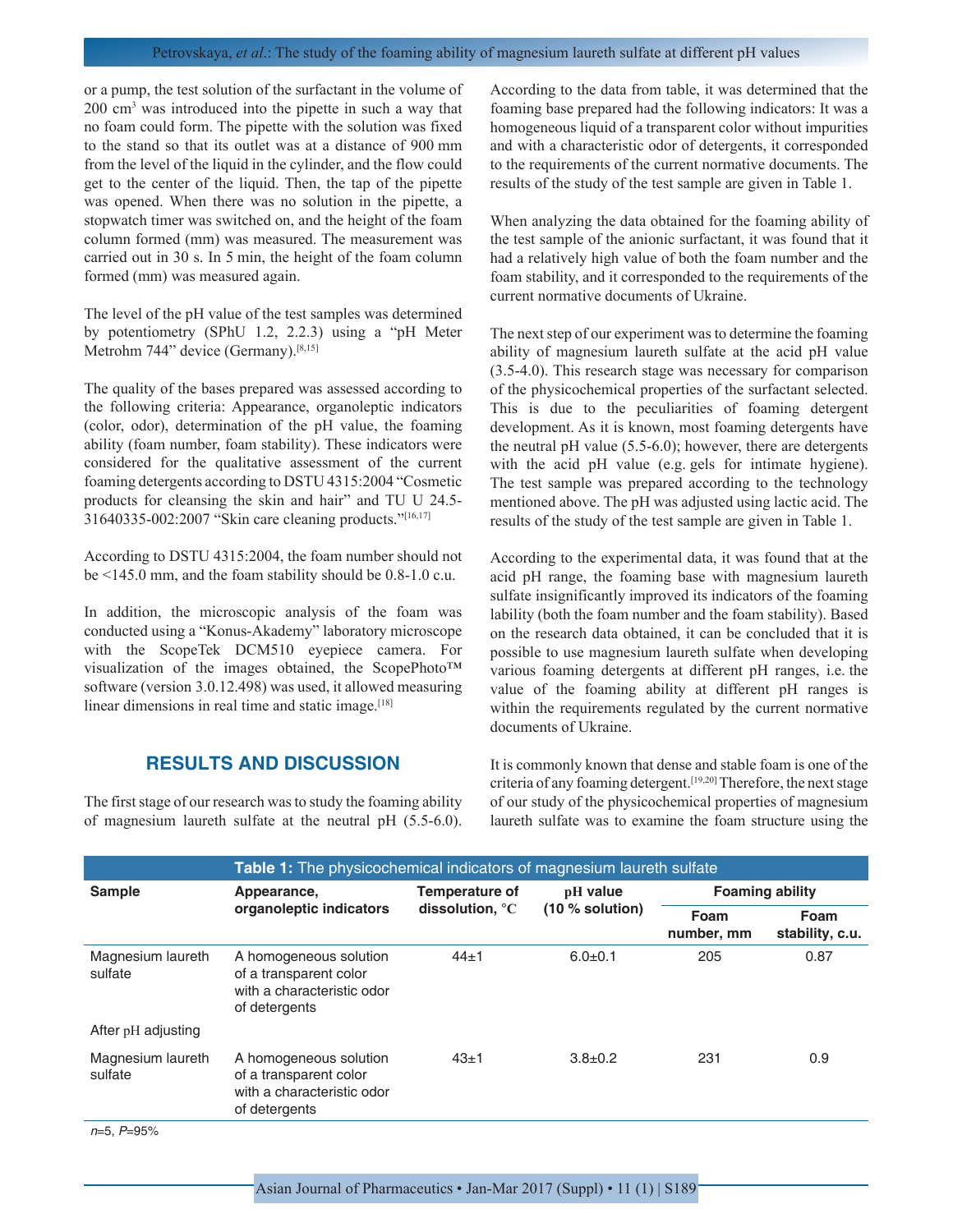method of microphotography. The test samples were prepared according to the technology mentioned above. However, the main requirement of this research stage was to study the foam freshly prepared. Hence, directly before the study, the massive foam was formed using a "Deluxe Cordless Mini Mixer" manual mixer (China), which was then put on a glass slide; then, the foam was examined under the microscope.

The main structural element of the foam is gas bubbles that coalesce and form a single pseudocrystalline system where small bubbles are systematically arranged around large bubbles and create the equilibrium structure in the foam volume [Figure 1a]. When examining the film between the bubbles (partition), it has been found that they have rather thick walls (containing a lot of liquid); therefore, the bubbles retain a spherical shape [Figure 1b], which has a high water content and thereby low resistance. Hence, they are referred to metastable (conditionally stable) foams. As the liquid is saturated with air bubbles, the thickness and number of partitions reduce because of the liquid flowing through Plateau–Gibbs canals formed in the area of contact of three films (Plateau triangle) [Figure 1c] having a gap between three adjoining cylinders in the plane of the pattern, i.e., a constant cross section in the form of a triangle with concave sides. When the liquid flows through these canals, coalescence occurs. After that, the bubble shape begins slowly changing from spherical to polyhedral [Figure 1d].

Analyzing the above, it can be concluded that with increasing saturation of the foam with air the bubbles lose their spherical shape and become polyhedra while the films getting the uniform thickness throughout the whole volume of the foam divide them. The spatial structure, which is similar to a honeycomb in section, is obtained. When obtaining the foam, this structure appears spontaneously, in three thin films, which are arranged at an angle of 120°С, converge on each edge of the polyhedron (it is related to the peculiarity of the foam structure). This foam is characterized by the minimum surface energy, and consequently, it is the most stable.

Different groups of foaming detergents are known to have their own рН ranges (e.g. baby shampoos have рН (5.5-6.0), and products for intimate hygiene are with pH  $(3.5-4.0)$ . Therefore, the next stage of our research was aimed at studying the structure of the foam at the acid pH value (3.5-4.0).

The massive foam studied had the form of a convex 14-hedron [Figure 2a]. Where the number of edges subsequently reduced because of movement of liquid through the Plateau–Gibbs canals: The liquid phase flowing down under the action of gravity was removed from the walls; as a result, there was a rapid coalescence – combination of adjoining gas bubbles. According to our observations in the process of liquid movement through these canals, the structure of the massive foam does not change basically, and the number of edges in the bubbles grew during coalescence. In other words, larger bubbles have a greater number of edges than small bubbles,



**Figure 1:** Microscopy of the foam with magnesium laureth sulfate at pH (5.5-6.0), (a) Microscopy of the foam with magnesium laureth sulfate, (b) the spherical structure of the foam bubbles with magnesium laureth sulfate, (c) The structure of Plateau–Gibbs, (d) the polyhedral form of bubbles



**Figure 2:** Microscopy of the foam with magnesium laureth sulfate at pH (3.5-4.0), (a) Microscopic analysis of the foam of magnesium laureth sulfate at the acid pH value (3.8), (b) the oval shape of the foam bubbles of magnesium laureth sulfate

and the absence of distinct angles between the edges creates the oval shape in bubbles [Figure 2b].

### **CONCLUSIONS**

It has been found that by the main physicochemical indicators (foaming ability) of quality, the foaming bases with magnesium laureth sulfate in two рН ranges fully comply with the standard values of the existing state standards of Ukraine.

When studying the structure of the massive foam in the samples with magnesium laureth sulfate at the pH ranges of 5.5-6.0 and 3.5-4.0 using microscopy, it has been determined that in both cases, the foam has a stable structured system, i.e., it has a spherical shape and is characterized by the minimal surface energy, thus indicating its stability.

### **REFERENCES**

1. Chiu CH, Huang SH, Wang HM. A review: Hair health, concerns of shampoo ingredients and scalp nourishing treatments. Curr Pharm Biotechnol 2015;16:1045-52.